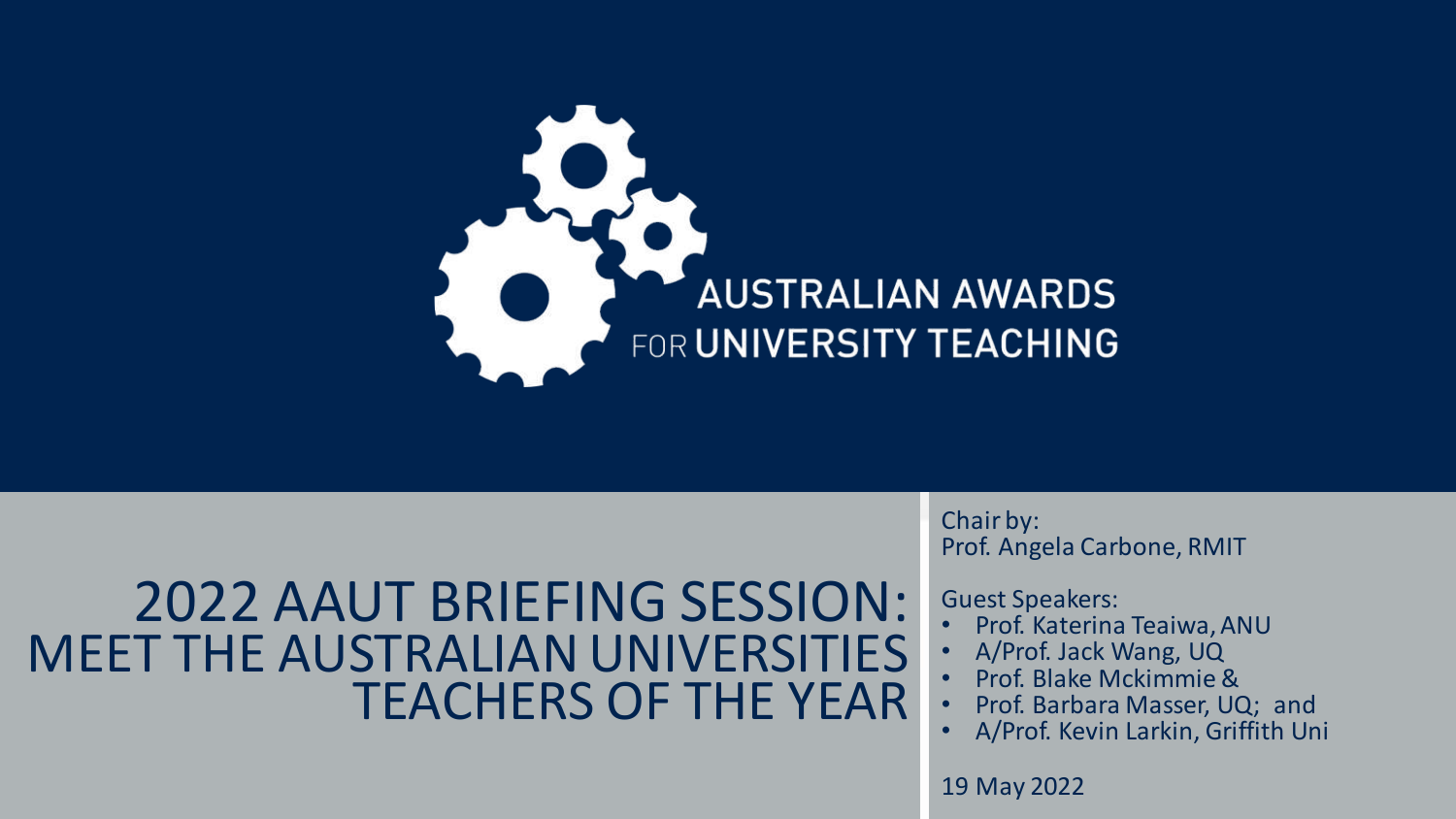# ACKNOWLEDGEMENT OF COUNTRY



On behalf of those present, I acknowledge the Traditional Owners of the land on which we now meet. I pay my respects to their Elders: past, present and emerging.

I also pay my respect to all Aboriginal and Torres Strait Islander people of Australia and hope that the path towards reconciliation continues to be shared and embraced.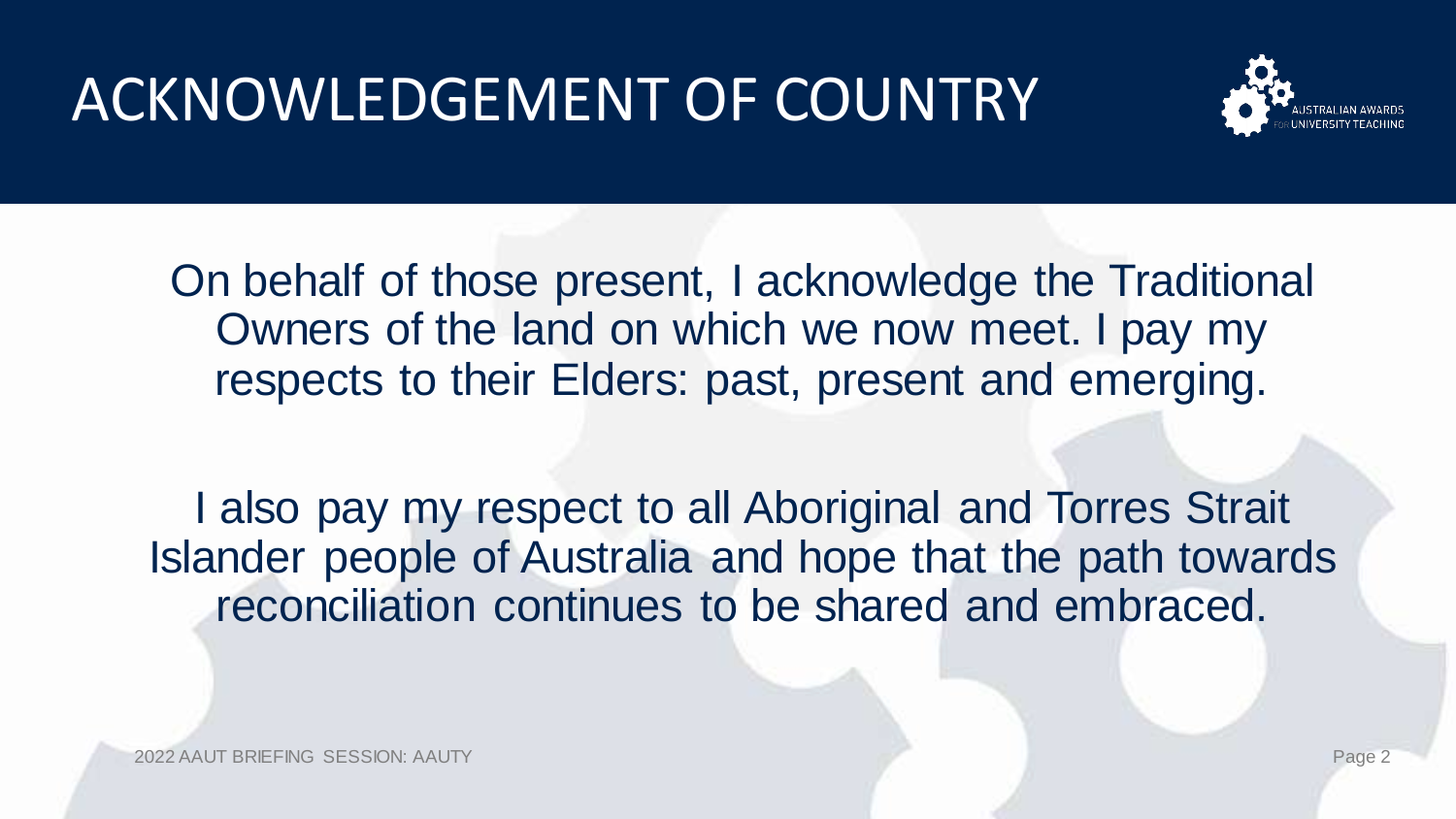## AAUT AWARDS TEAM





### **Professor Angela Carbone** Awards Director

2022 AAUT BRIEFING SESSION: AAUTY Page 3



**Ms Angeline Sim** Awards Manager



### **Dr Jing Ye** Awards Coordinator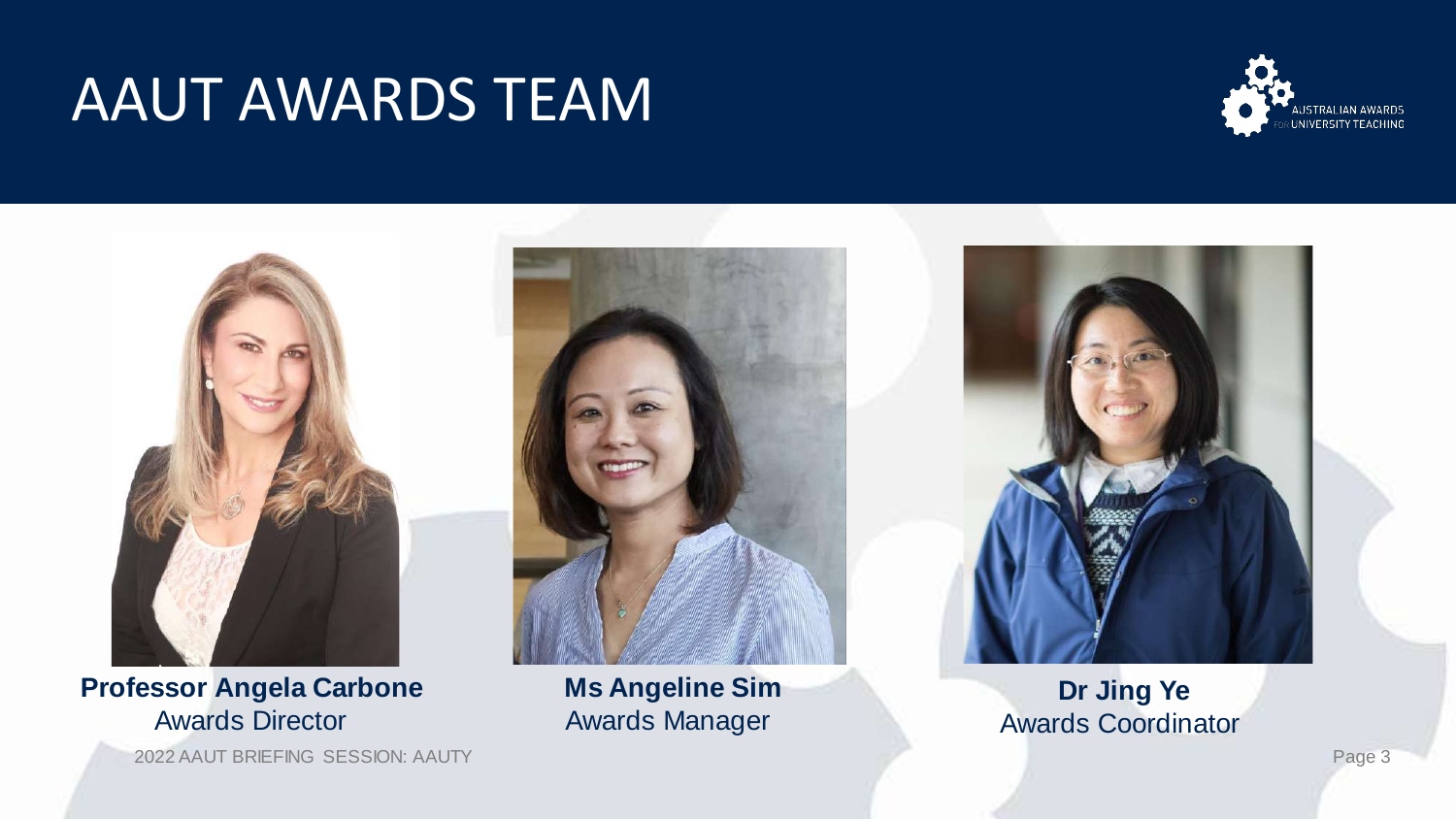# AGENDA

• Welcome

### • Panel of past AAUTY recipients

- o Prof. Katerina Teaiwa, ANU
- o A/Prof Jack Wang, UQ
- o Prof Blake McKimmie & Prof Barbara Massar, UQ
- o A/Prof Kevin Larkin, Griffith Uni
- Nomination key dates
- Further PD sessions
- Q&A



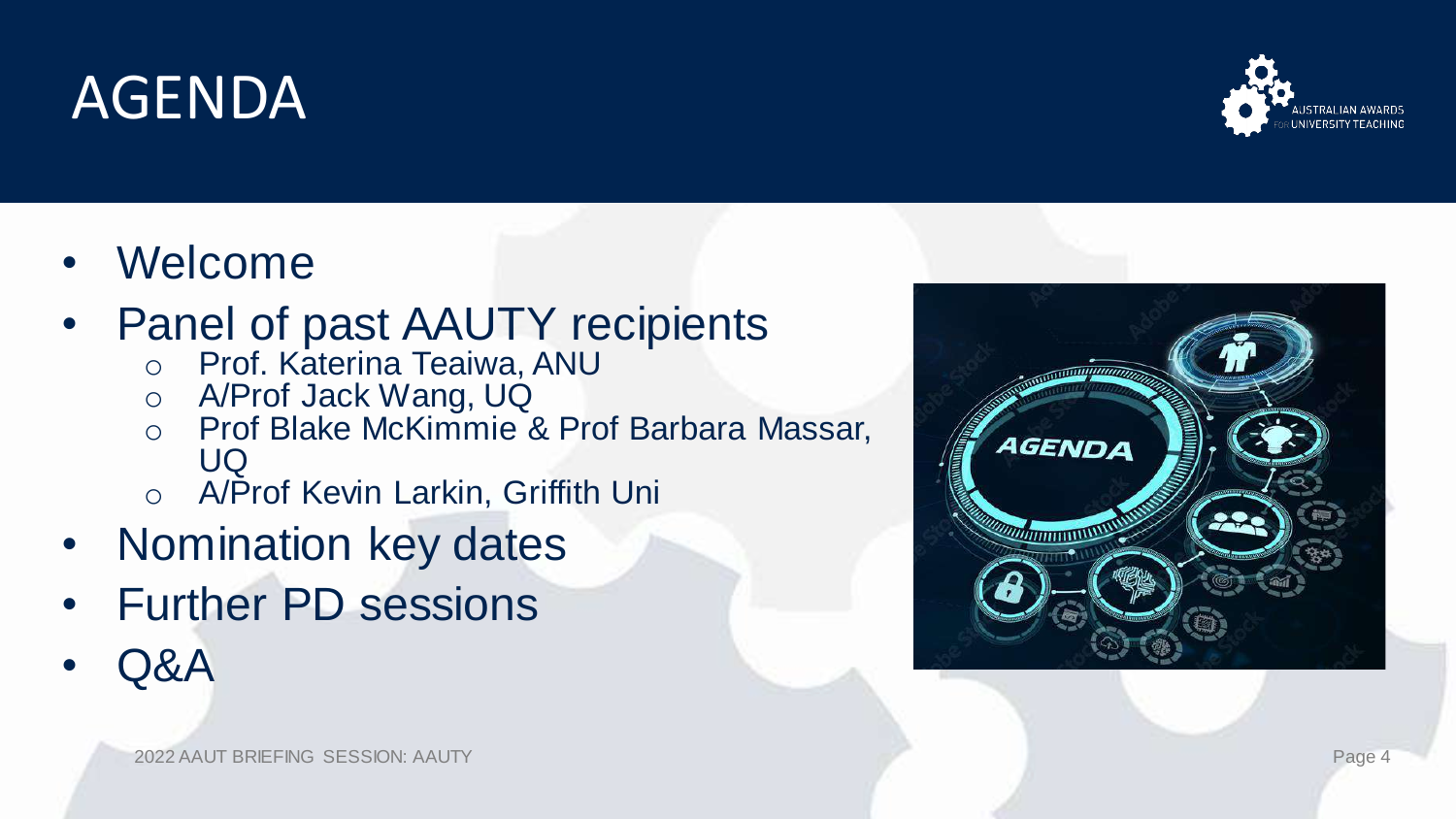### PANELISTS AAUTY VIDEO SERIES



To watch the video, click on the image or go to [AAUT-UA webpage.](https://www.universitiesaustralia.edu.au/policy-submissions/teaching-learning-funding/australian-awards-for-university-teaching/)



**[Prof. Katerina](https://researchprofiles.anu.edu.au/en/persons/katerina-teaiwa)  [Teaiwa](https://researchprofiles.anu.edu.au/en/persons/katerina-teaiwa) 2021 recipient, ANU**



**[A/Prof. Jack Wang](https://scmb.uq.edu.au/profile/735/jack-wang) 2020 recipient, UQ**



**[Prof. Blake McKimmie,](https://psychology.uq.edu.au/profile/2212/blake-mckimmie) [Prof. Barbara Masser](https://researchers.uq.edu.au/researcher/654) & [Prof. Mark Horswill](https://psychology.uq.edu.au/profile/2434/mark-horswill) 2019 recipient, UQ**



**[A/Prof. Kevin](https://experts.griffith.edu.au/8637-kevin-larkin)  Larkin 2018 recipient, Griffith University**

2022 AAUT BRIEFING SESSION: AAUTY Page 5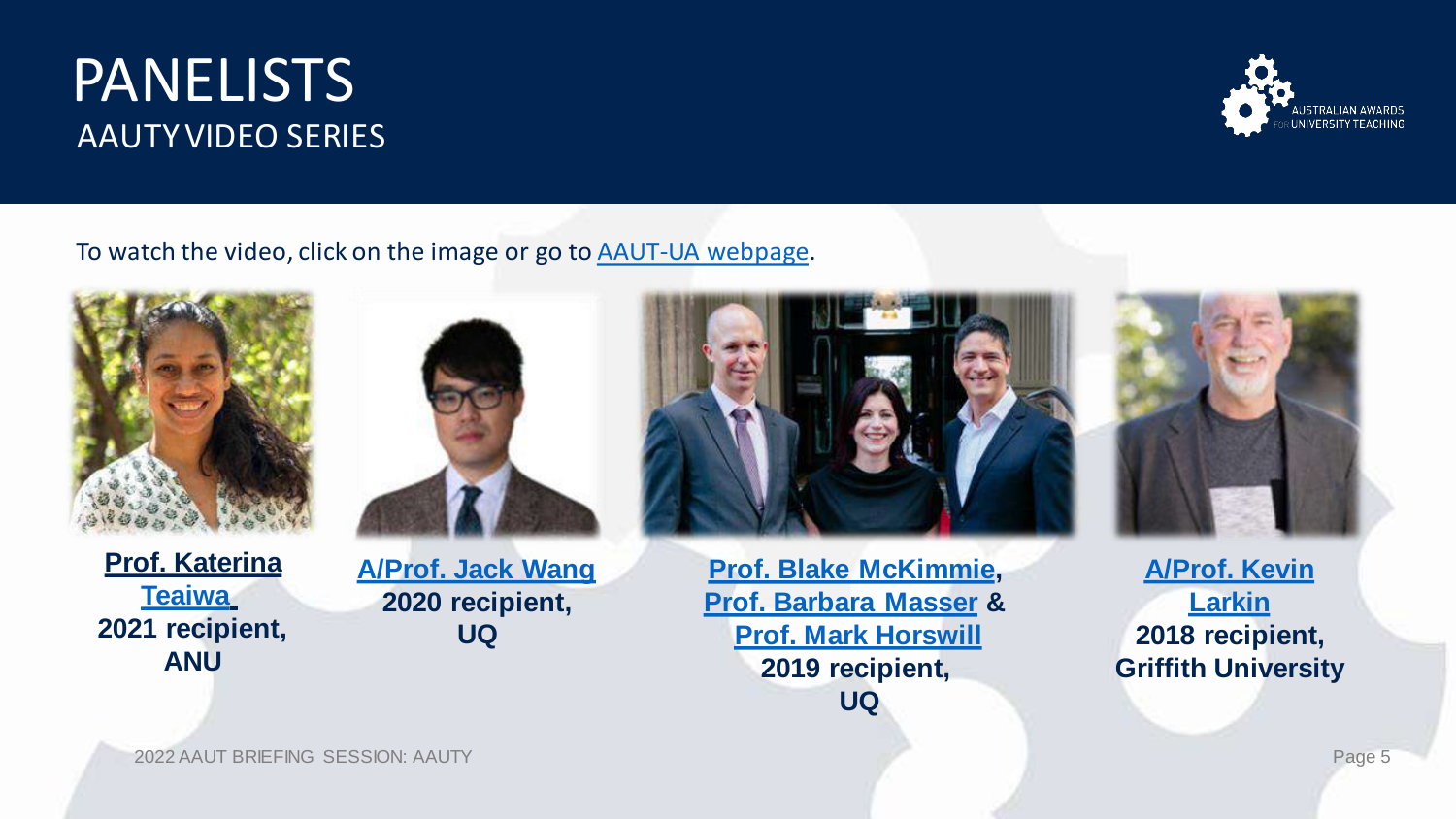PANEL DISCUSSION

- Reasons for applying the award
- Impact on winning the award
- Tips on writing an award-winning application
- Share challenges and how you overcome it
- Role as an assessor
- Encouraging words



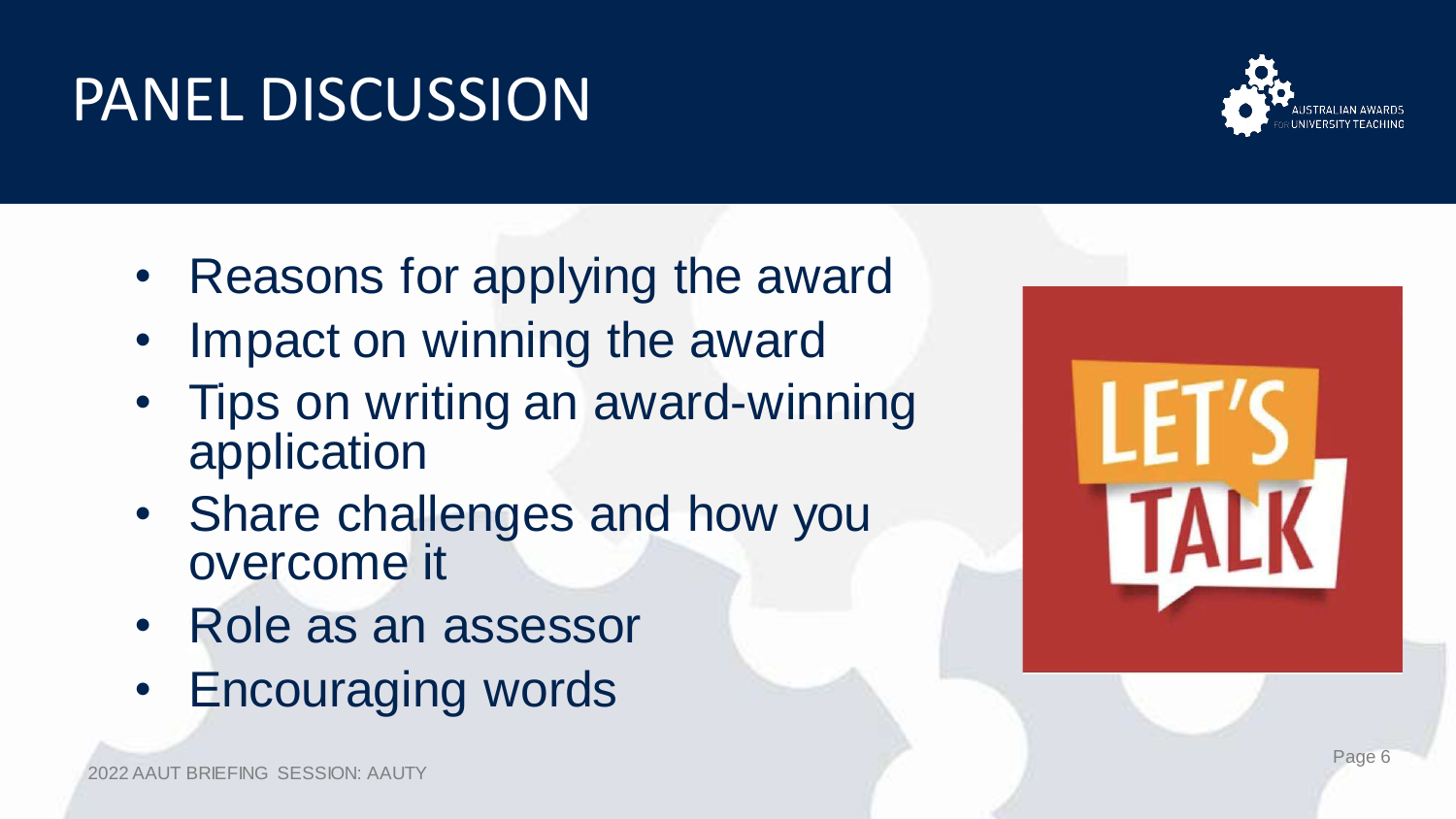# NOMINATION KEY DATES



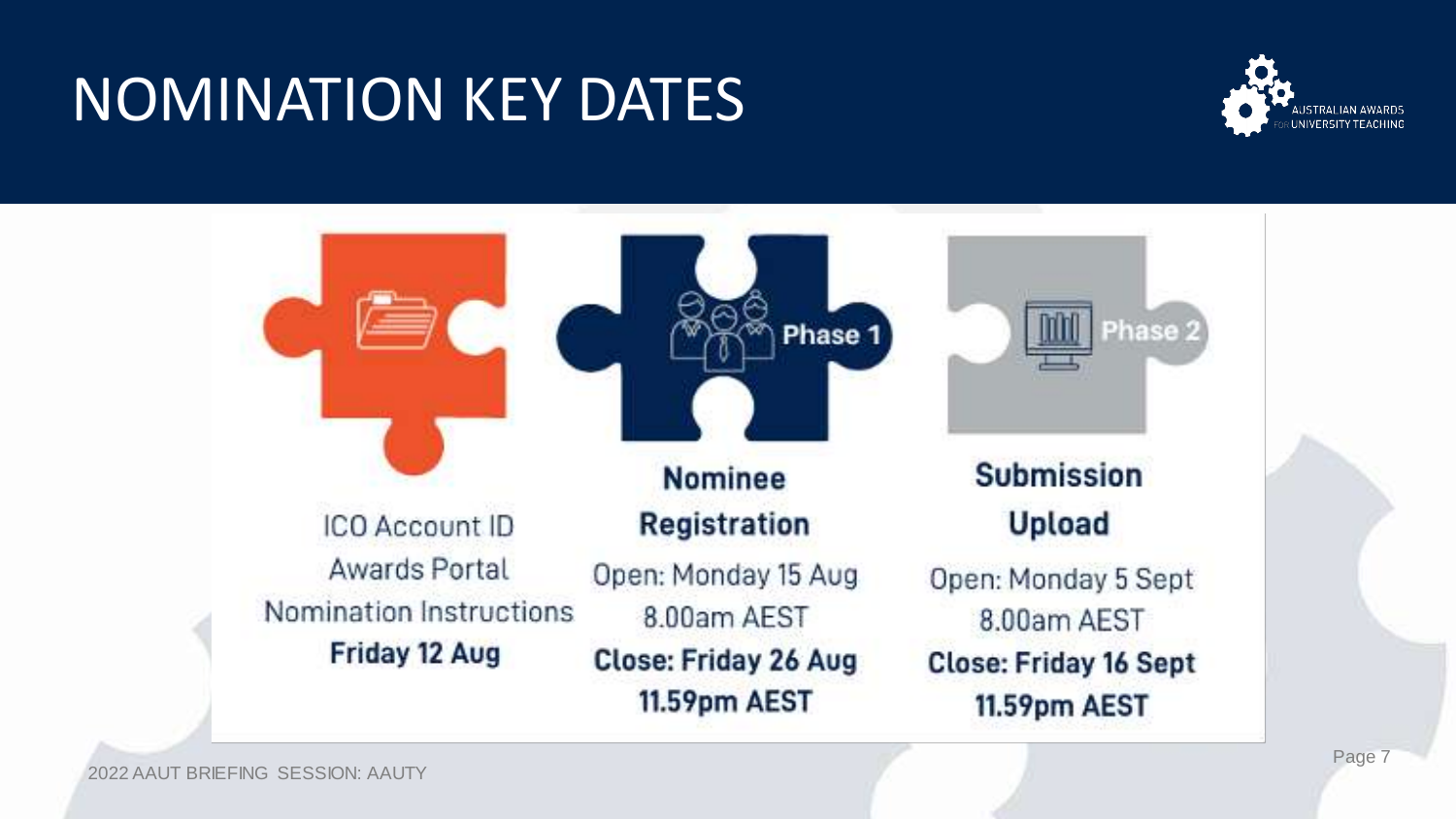# 2022 AAUT BRIEFING/ PROFESSIONAL DEVELOPMENT SESSIONS (APRIL to JULY)



- **28 APR Introduction to Neville Bonner Award for Indigenous Education**
	- **5 MAY Institutional Contact Officers (ICOs) Briefing Session**
	- **19 MAY Meet the 2018 to 2021 Australian University Teacher of the Year recipients**
	- **2 JUN Writing a successful AAUT Citation application**
	- **16 JUN Writing a successful AAUT Program Award application**
	- **30 JUN Writing a successful AAUT Teaching Award application**
	- **14 JUL Applying for a Neville Bonner Award for Indigenous Education**
	- **28 JUL Applying for an Early Career application**